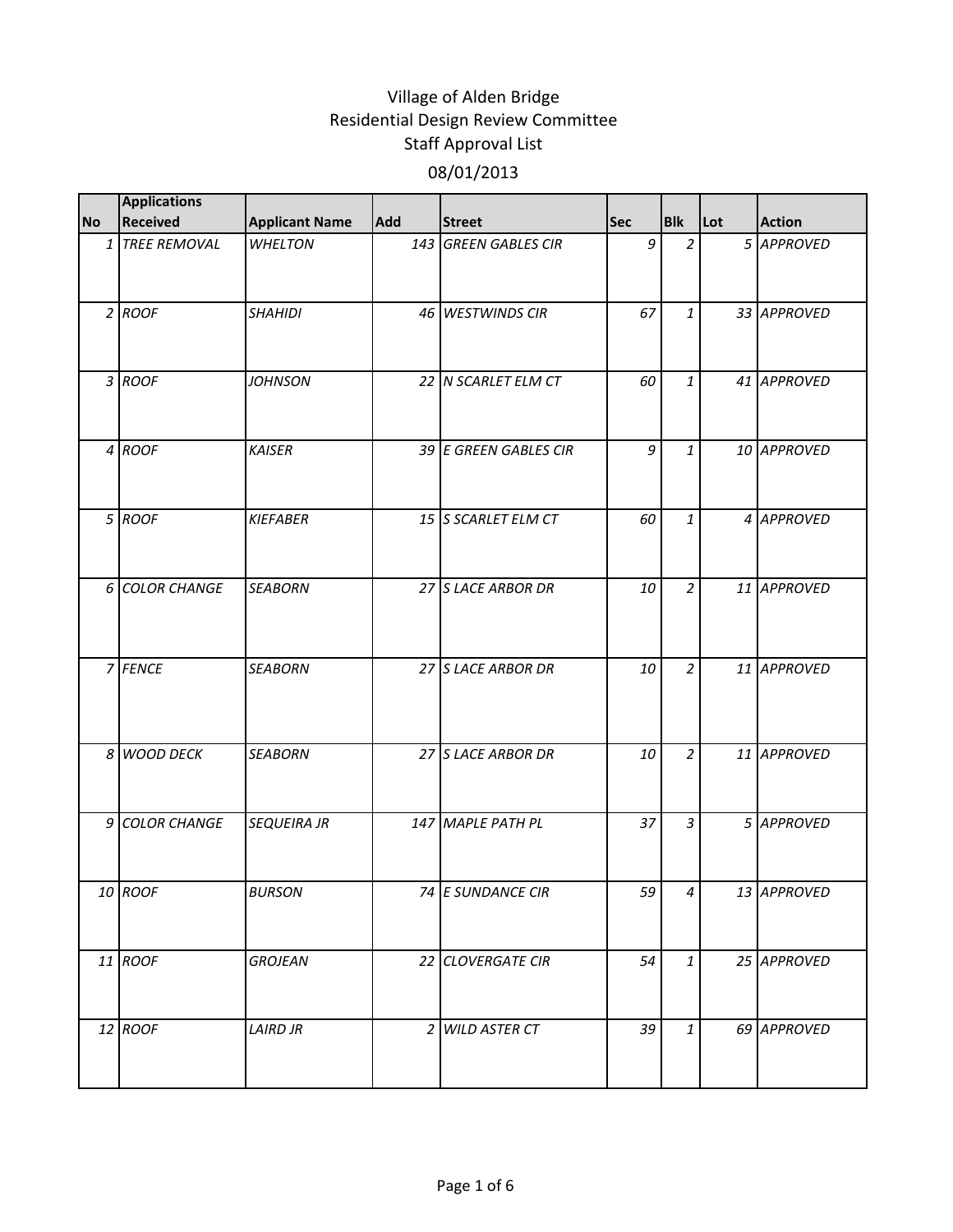|           | <b>Applications</b> |                       |     |                          |            |                |     |                                                 |
|-----------|---------------------|-----------------------|-----|--------------------------|------------|----------------|-----|-------------------------------------------------|
| <b>No</b> | <b>Received</b>     | <b>Applicant Name</b> | Add | <b>Street</b>            | <b>Sec</b> | <b>Blk</b>     | Lot | <b>Action</b>                                   |
|           | 13 ROOF             | <b>GEORGE</b>         |     | 106 AMBER LEIGH PL       | 59         | $\overline{4}$ |     | 5 APPROVED                                      |
|           | 14 ROOF             | <b>DOBYNS</b>         |     | 142 N DOWNY WILLOW CIR   | 60         | $\overline{a}$ |     | 17 APPROVED                                     |
|           | 15 PATIO            | <b>RIGGS</b>          |     | 5 PADDOCK PINES PL       | 28         | $\mathbf{1}$   |     | 28 APPROVED                                     |
|           | 16 POOL             | <b>VAN VUUREN</b>     |     | 106 W LAURELHURST CIR    | 45         | $\overline{2}$ |     | 3 APPROVED<br><b>WITH</b><br><b>CONDITIONS</b>  |
|           | 17 POOL             | <b>DONALD</b>         |     | 34 EVIAN PATH CT         | 18         | $\mathbf{1}$   |     | 34 APPROVED<br><b>WITH</b><br><b>CONDITIONS</b> |
|           | 18 ROOF             | <b>CANTRELL</b>       |     | 15 CIDER MILL CT         | 59         | $\mathbf{1}$   |     | 10 APPROVED                                     |
|           | 19 POOL             | <b>LEONARD JR</b>     |     | 163 N WHISTLERS BEND CIR | 81         | $\overline{a}$ |     | 3 APPROVED<br><b>WITH</b><br><b>CONDITIONS</b>  |
|           | 20 WALKWAY          | <b>HEIMBACH III</b>   |     | 111 MAPLE PATH PL        | 37         | $\overline{3}$ |     | 14 APPROVED<br><b>WITH</b><br><b>CONDITIONS</b> |
|           | 21 WOOD DECK        | <b>HEIMBACH III</b>   |     | 111 MAPLE PATH PL        | 37         | $\mathfrak{Z}$ |     | 14 APPROVED                                     |
|           | 22 <i>WINDOWS</i>   | <b>NORTON</b>         |     | 66 WRENS SONG PL         | 10         | $\overline{3}$ |     | 60 APPROVED                                     |
|           | 23 ROOF             | <b>DILLINGHAM</b>     |     | 3 NOBLE BEND PL          | 49         | $\mathbf{1}$   |     | 42 APPROVED                                     |
|           | 24 ROOF             | <b>MILES</b>          |     | 22 DOESKIN PL            | 59         | $\overline{3}$ |     | 30 APPROVED                                     |
|           | 25 ROOF             | <b>PURPERA JR</b>     |     | 207 SHALE RUN PL         | 57         | $\mathbf{1}$   |     | 49 APPROVED                                     |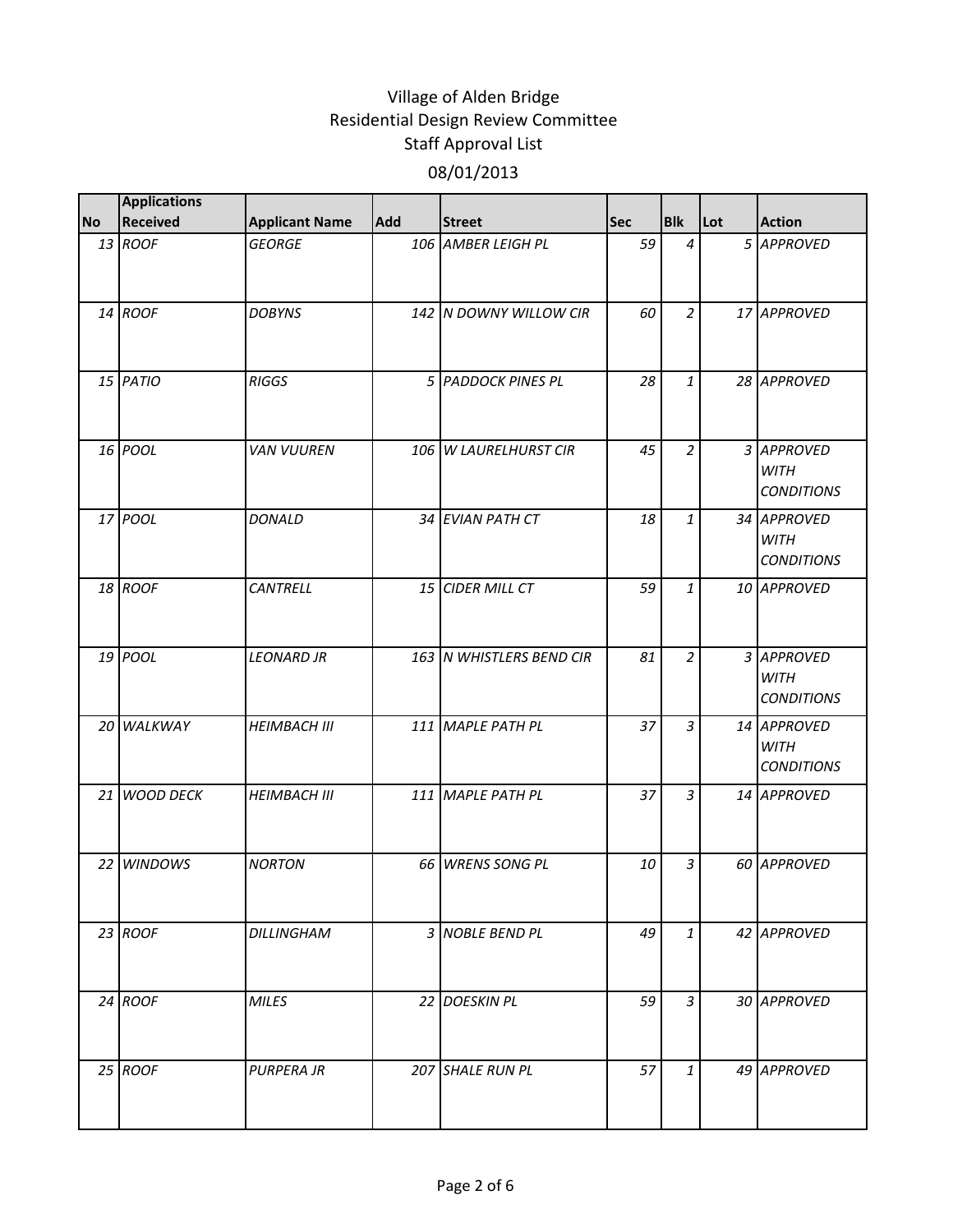|           | <b>Applications</b>          |                       |            |                              |                |                |     |                                                 |
|-----------|------------------------------|-----------------------|------------|------------------------------|----------------|----------------|-----|-------------------------------------------------|
| <b>No</b> | <b>Received</b>              | <b>Applicant Name</b> | <b>Add</b> | <b>Street</b>                | <b>Sec</b>     | <b>Blk</b>     | Lot | <b>Action</b>                                   |
|           | 26 MATERIAL<br><b>CHANGE</b> | <b>WRAY</b>           |            | 198 W GREYWING CIR           | 6              | $\overline{2}$ |     | 3 APPROVED                                      |
|           | 27 POOL                      | <b>MADELEY</b>        |            | 54 S HAWTHORNE HOLLOW<br>CIR | 86             | $\mathbf{1}$   |     | 73 APPROVED<br><b>WITH</b><br><b>CONDITIONS</b> |
|           | 28 POOL                      | <b>GONZALEZ</b>       |            | 66 S HAWTHORNE HOLLOW<br>CIR | 86             | $\mathbf{1}$   |     | 70 APPROVED<br><b>WITH</b><br><b>CONDITIONS</b> |
|           | $29$ ROOF                    | ALLEY                 |            | 11 S SCARLET ELM CT          | 60             | $\mathbf{1}$   |     | 3 APPROVED                                      |
|           | 30 ROOF                      | <b>CARNES</b>         |            | 91 N BETHANY BEND CIR        | 36             | $\overline{3}$ |     | 4 APPROVED                                      |
|           | 31 FENCE                     | <b>BILTONEN</b>       |            | 3 WATER ELM PL               | $\overline{a}$ | $\mathbf{1}$   |     | 62 APPROVED                                     |
|           | 32 ROOF                      | <b>RIDDILE JR</b>     |            | 163 N WYNNOAK CIR            | 57             | $\mathbf{1}$   |     | 38 APPROVED                                     |
|           | 33 ROOF                      | <b>BRUNDAGE</b>       |            | 6 SUNSPREE PL                | 64             | $\overline{2}$ |     | 25 APPROVED                                     |
|           | 34 ROOF                      | LOPP                  |            | 138 W SUNDANCE CIR           | 59             | $\mathbf{1}$   |     | 55 APPROVED                                     |
|           | 35 SPA                       | CARLSON               |            | 155 S EVANGELINE OAKS CIR    | 74             | $\mathbf{1}$   |     | 27 APPROVED<br><b>WITH</b><br><b>CONDITIONS</b> |
|           | 36 GENERATOR                 | PAGAN                 |            | 39 WINTERGREEN TRL           | 48             | $\overline{a}$ |     | 2 APPROVED<br><b>WITH</b><br><b>CONDITIONS</b>  |
|           | 37 PATIO                     | <b>VAN VUUREN</b>     |            | 106 W LAURELHURST CIR        | 5              | $\overline{a}$ |     | 11 APPROVED                                     |
|           | 38 ROOF                      | <b>GILMORE</b>        |            | 171 N WYNNOAK CIR            | 57             | $\mathbf{1}$   |     | 40 APPROVED                                     |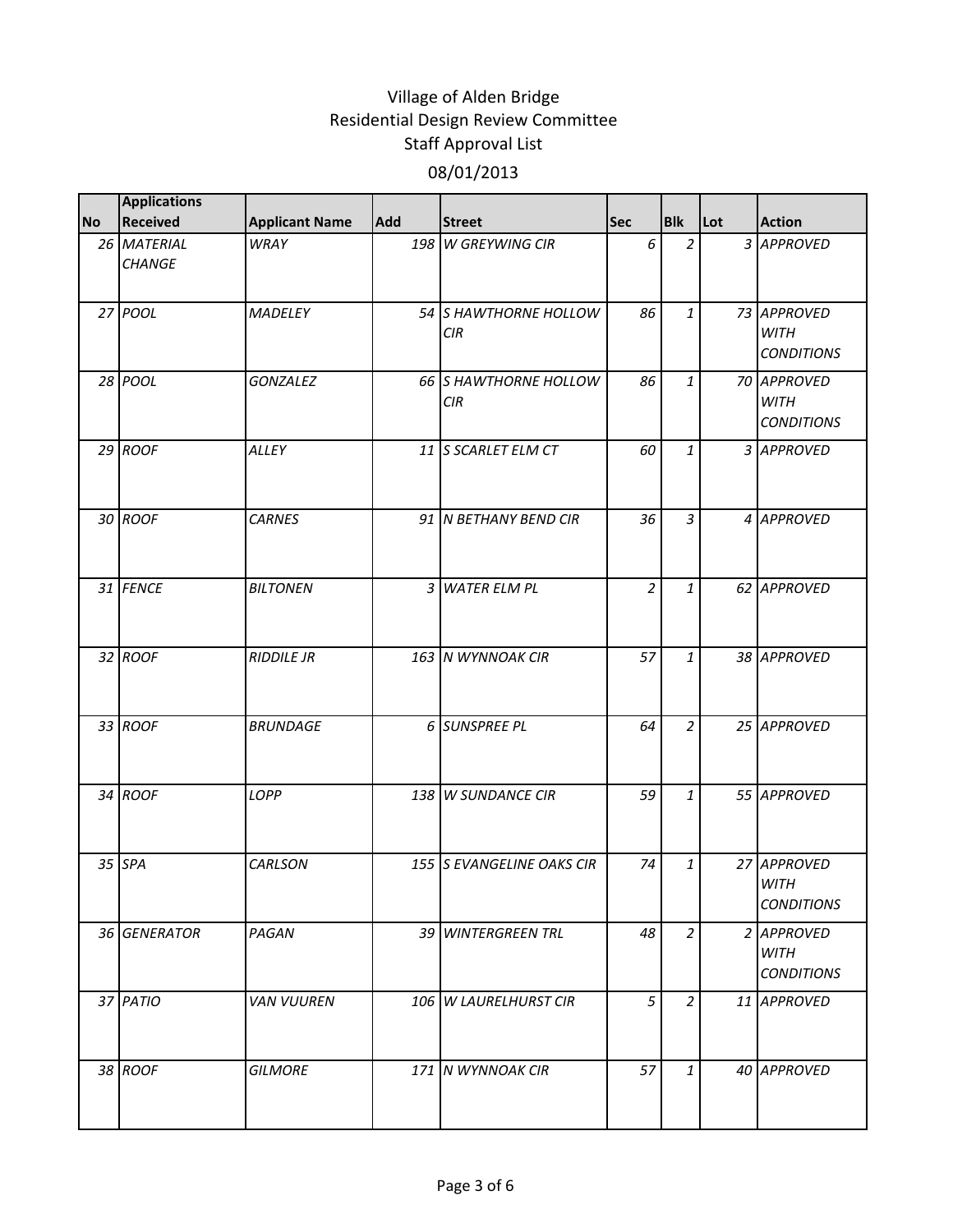|           | <b>Applications</b>      |                                         |                |                           |            |                |     |                                                 |
|-----------|--------------------------|-----------------------------------------|----------------|---------------------------|------------|----------------|-----|-------------------------------------------------|
| <b>No</b> | Received                 | <b>Applicant Name</b>                   | Add            | <b>Street</b>             | <b>Sec</b> | <b>Blk</b>     | Lot | <b>Action</b>                                   |
|           | 39 PATIO                 | <b>DOERRIES</b>                         |                | 7 SPICEBERRY PL           | 13         | $\mathbf{1}$   |     | 10 APPROVED                                     |
|           | 40 DRIVEWAY              | <b>MCCLURE</b>                          |                | 46 WIND HARP PL           | 10         | $\mathbf{1}$   |     | 38 APPROVED                                     |
|           | 41 ROOF                  | <b>MATHEWS</b>                          |                | 27 FORETUNEBERRY PL       | 59         | 3              |     | 57 APPROVED                                     |
|           | 42 WOOD DECK             | <b>FISCHER</b>                          |                | 158 W STEDHILL LOOP       | 99         | $\mathbf{1}$   |     | 24 APPROVED                                     |
|           | 43 STORAGE SHED          | <b>HARLAN LIVING</b><br><b>TRUST</b>    |                | 54 COTTAGE MILL PL        | 13         | $\mathbf{1}$   |     | 28 APPROVED                                     |
|           | <b>44 PLAY STRUCTURE</b> | <b>HARLAN LIVING</b><br><b>TRUST</b>    |                | 54 COTTAGE MILL PL        | 13         | $\mathbf{1}$   |     | 28 APPROVED                                     |
|           | 45 PLAY STRUCTURE        | <b>BUSTOS</b>                           | 111            | <b>GREEN GABLES CT</b>    | 9          | $\mathbf{1}$   |     | 48 APPROVED<br><b>WITH</b><br><b>CONDITIONS</b> |
|           | 46 ROOF                  | <b>PALMER</b>                           |                | 6 FORETUNEBERRY PL        | 59         | $\overline{3}$ |     | 44 APPROVED                                     |
|           | 47 ROOF                  | <b>HEATLY</b>                           |                | 114 N APPLE SPRINGS CIR   | 59         | $\overline{2}$ |     | 25 APPROVED                                     |
|           | 48 POOL                  | <b>JENNINGS LIVIING</b><br><b>TRUST</b> |                | 131 N LINTON RIDGE CIR    | 34         | $\mathfrak{Z}$ |     | 4 APPROVED<br><b>WITH</b><br><b>CONDITIONS</b>  |
|           | 49 FENCE                 | <b>CHEMOR</b>                           | $\overline{z}$ | <b>OPALINE PL</b>         | 58         | $\overline{a}$ |     | 7 APPROVED<br><b>WITH</b><br><b>CONDITIONS</b>  |
|           | 50 TREE REMOVAL          | WHEELER                                 |                | 118 E FOXBRIAR FOREST CIR | 79         | $\mathbf{1}$   |     | 9 APPROVED<br><b>WITH</b><br><b>CONDITIONS</b>  |
|           | 51 POOL                  | <b>BILNOSKI LIVING</b><br>TRUST#1       |                | 75 SILVER CRESCENT CT     | 1          | $\overline{2}$ |     | 29 APPROVED<br><b>WITH</b><br><b>CONDITIONS</b> |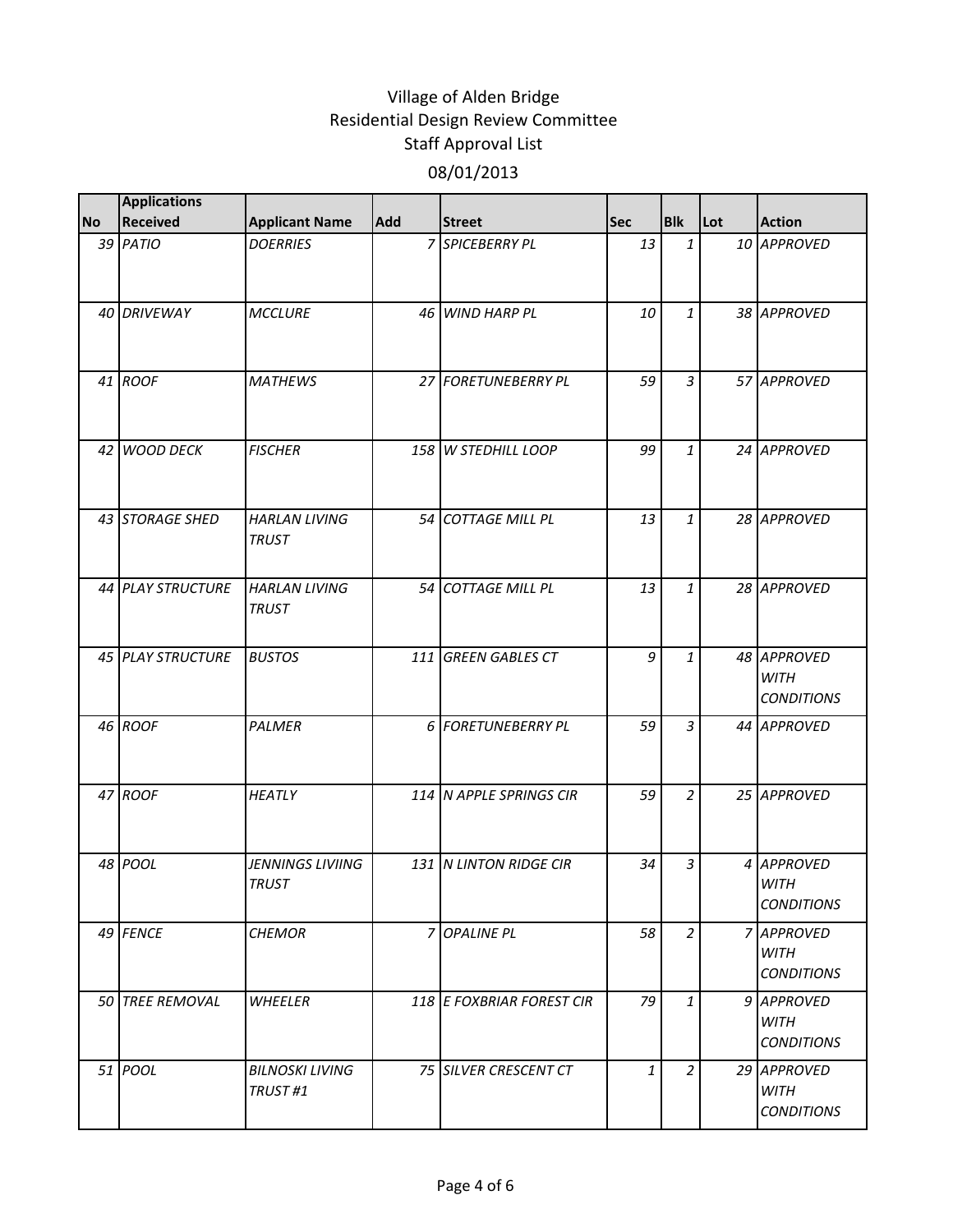|           | <b>Applications</b>      |                       |            |                        |            |                |     |                                                 |
|-----------|--------------------------|-----------------------|------------|------------------------|------------|----------------|-----|-------------------------------------------------|
| <b>No</b> | Received                 | <b>Applicant Name</b> | <b>Add</b> | <b>Street</b>          | <b>Sec</b> | <b>Blk</b>     | Lot | <b>Action</b>                                   |
|           | 52 GENERATOR             | <b>BEETS</b>          |            | 3 TEAK MILL PL         | 40         | $\mathbf{1}$   |     | 15 APPROVED<br><b>WITH</b><br><b>CONDITIONS</b> |
|           | 53 PATIO COVER           | <b>WARREN</b>         |            | 70 E SUNDANCE CIR      | 59         | $\overline{4}$ |     | 14 APPROVED<br><b>WITH</b><br><b>CONDITIONS</b> |
|           | 54 ROOF                  | <b>HOWELL</b>         |            | 3 N GOLDENVINE CIR     | 65         | $\overline{a}$ |     | 46 APPROVED                                     |
|           | 55 ROOF                  | <b>IBARRA</b>         |            | 27 DOESKIN PL          | 59         | $\mathfrak{Z}$ |     | 36 APPROVED                                     |
|           | 56 PLAY STRUCTURE        | <b>BONURA</b>         |            | 139 S WINTERPORT CIR   | 5          | $\overline{2}$ |     | 3 APPROVED                                      |
|           | 57 TRAMPOLINE            | <b>BONURA</b>         |            | 139 S WINTERPORT CIR   | 5          | $\overline{2}$ |     | 3 APPROVED                                      |
|           | 58 COLOR CHANGE          | <b>FRAZIER</b>        |            | 42 E AUTUMN BRANCH CIR | 26         | $\overline{a}$ |     | 4 APPROVED                                      |
|           | 59 TRAMPOLINE            | <b>ALLEN</b>          |            | 131 S MERRYWEATHER CIR | 82         | $\mathbf{1}$   |     | 67 APPROVED                                     |
|           | 60 TREE REMOVAL          | <b>KREN</b>           |            | 2 DOVEPLUMB PL         | 31         | $\mathbf{1}$   |     | 49 APPROVED<br><b>WITH</b><br><b>CONDITIONS</b> |
|           | 61 PATIO COVER           | <b>WISEMAN</b>        |            | 19 WESTWINDS CIR       | 67         | $\overline{a}$ |     | 7 APPROVED<br><b>WITH</b><br><b>CONDITIONS</b>  |
|           | 62 FIREPLACE             | EPPLER                |            | 27 S DOWNY WILLOW CIR  | 60         | $\mathbf{1}$   |     | 7 APPROVED<br><b>WITH</b><br><b>CONDITIONS</b>  |
|           | 63 SUMMER KITCHEN EPPLER |                       |            | 27 S DOWNY WILLOW CIR  | 60         | $\mathbf{1}$   |     | 7 APPROVED<br><b>WITH</b><br><b>CONDITIONS</b>  |
|           | 64 PERGOLA               | EPPLER                |            | 27 S DOWNY WILLOW CIR  | 60         | $\mathbf{1}$   |     | 7 APPROVED<br><b>WITH</b><br><b>CONDITIONS</b>  |